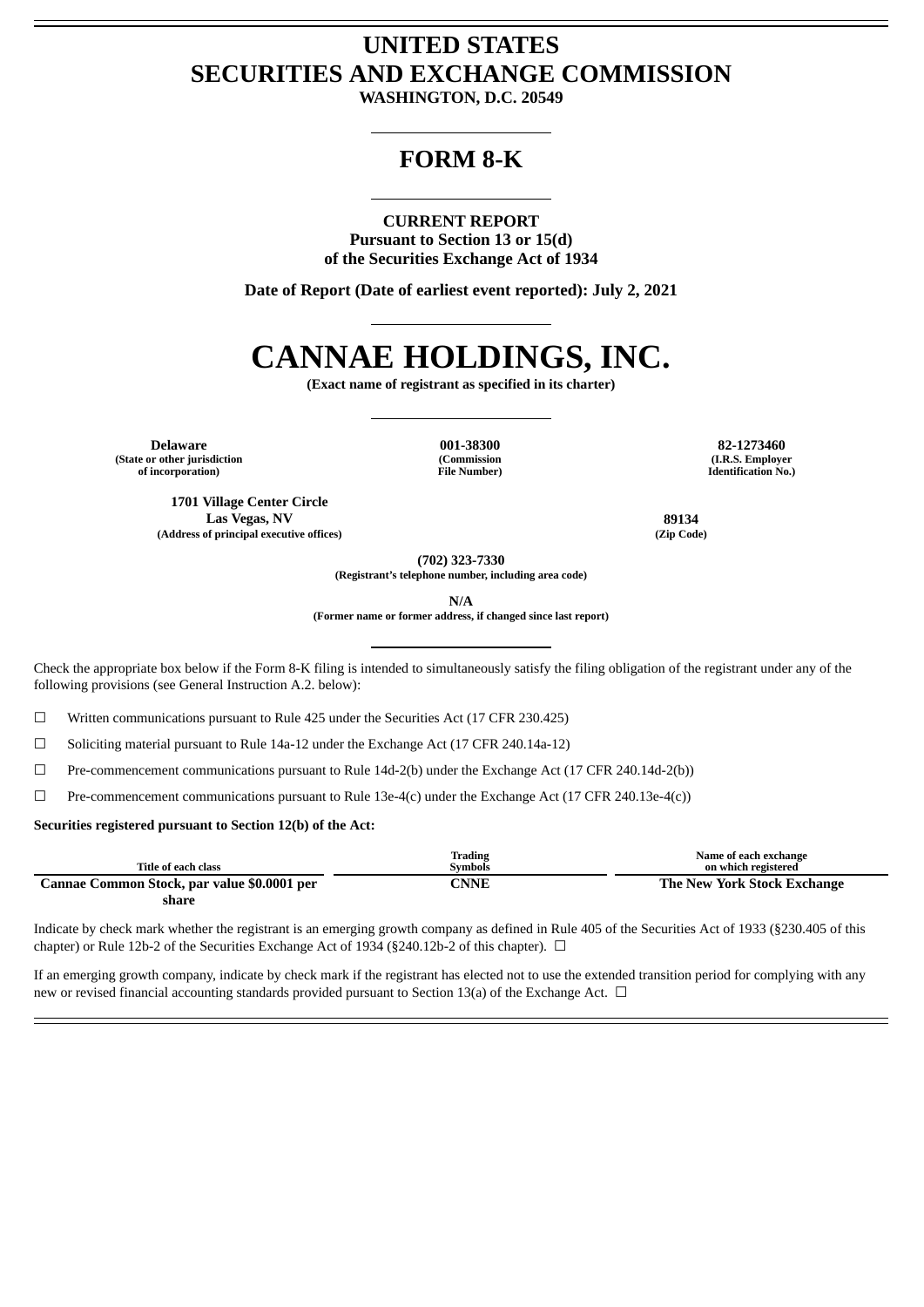#### **Item 2.01. Completion of Acquisition or Disposition of Assets**

#### *PIPE Investment*

As previously disclosed, on January 25, 2021, Cannae Holdings, LLC ("Cannae"), a subsidiary of Cannae Holdings, Inc. ("Cannae Holdings") entered into a subscription agreement (the "Subscription Agreement") with Alight, Inc., a Delaware corporation f/k/a Acrobat Holdings, Inc. (the "Company") and Foley Trasimene Acquisition Corp., a Delaware corporation n/k/a Alight Group, Inc. ("FTAC"), pursuant to which Cannae agreed to purchase from the Company, and the Company agreed to issue and sell to Cannae, 25.0 million shares of Class A common stock, par value \$0.0001 per share, of the Company (the "Company Class A Common Stock") at a purchase price of \$10.00 per share for an aggregate investment amount of \$250 million (the "PIPE Investment").

The closing of the PIPE Investment was conditioned on, among other customary conditions, the transactions (the "Business Combination") contemplated by that certain Amended and Restated Business Combination Agreement, dated as of April 29, 2021, by and among the Company, FTAC, Tempo Holding Company, LLC, a Delaware limited liability company, and the other parties thereto (the "Business Combination Agreement"), being consummated immediately following the PIPE Investment.

On July 2, 2021 (the "Closing Date"), the PIPE Investment and the Business Combination were consummated.

The foregoing description of the Subscription Agreement is not complete and is qualified in its entirety by reference to the Subscription Agreement, which is attached as Exhibit 10.1 hereto and is incorporated herein by reference.

#### *Forward Purchase Agreement*

Also on July 2, 2021, immediately prior to the closing of the Business Combination and pursuant to that certain Forward Purchase Agreement, dated as of May 8, 2020, by and between FTAC and Cannae Holdings, as assigned by Cannae Holdings to Cannae pursuant to an Assignment and Assumption Agreement, dated as of January 25, 2021 (the "Forward Purchase Agreement"), Cannae purchased 15.0 million shares (the "Forward Purchase Shares") of Class A common stock, par value \$0.0001 per share, of FTAC (the "FTAC Class A Common Stock") and 5.0 million warrants to purchase one share of FTAC Class A Common Stock (the "Forward Purchase Warrants") for an aggregate purchase price of \$150.0 million.

#### *Share Purchases*

On June 30, 2021, Cannae purchased approximately 5.2 million shares of FTAC Class A Common Stock (the "Purchased Shares") at a purchase price of \$10.01 per share for an aggregate investment of approximately \$52.4 million.

Pursuant to the terms of the Business Combination Agreement, in connection with the closing of the Business Combination, the Forward Purchase Shares and the Purchased Shares were automatically converted into an equal number of shares of Company Class A Common Stock and the Forward Purchase Warrants were automatically converted into warrants to purchase the same number of shares of Company Class A Common Stock.

As a result of the PIPE Investment and the acquisition of the Forward Purchase Shares and the Purchased Shares, upon the consummation of the Business Combination, Cannae held approximately 10.1% of the outstanding shares of the Company Class A Common Stock and approximately 8.6% of the outstanding voting shares of the Company (including the Company's Class V common stock). In connection with the PIPE Investment, the Company paid Cannae a fee of 2.0% of the amount of the PIPE Investment.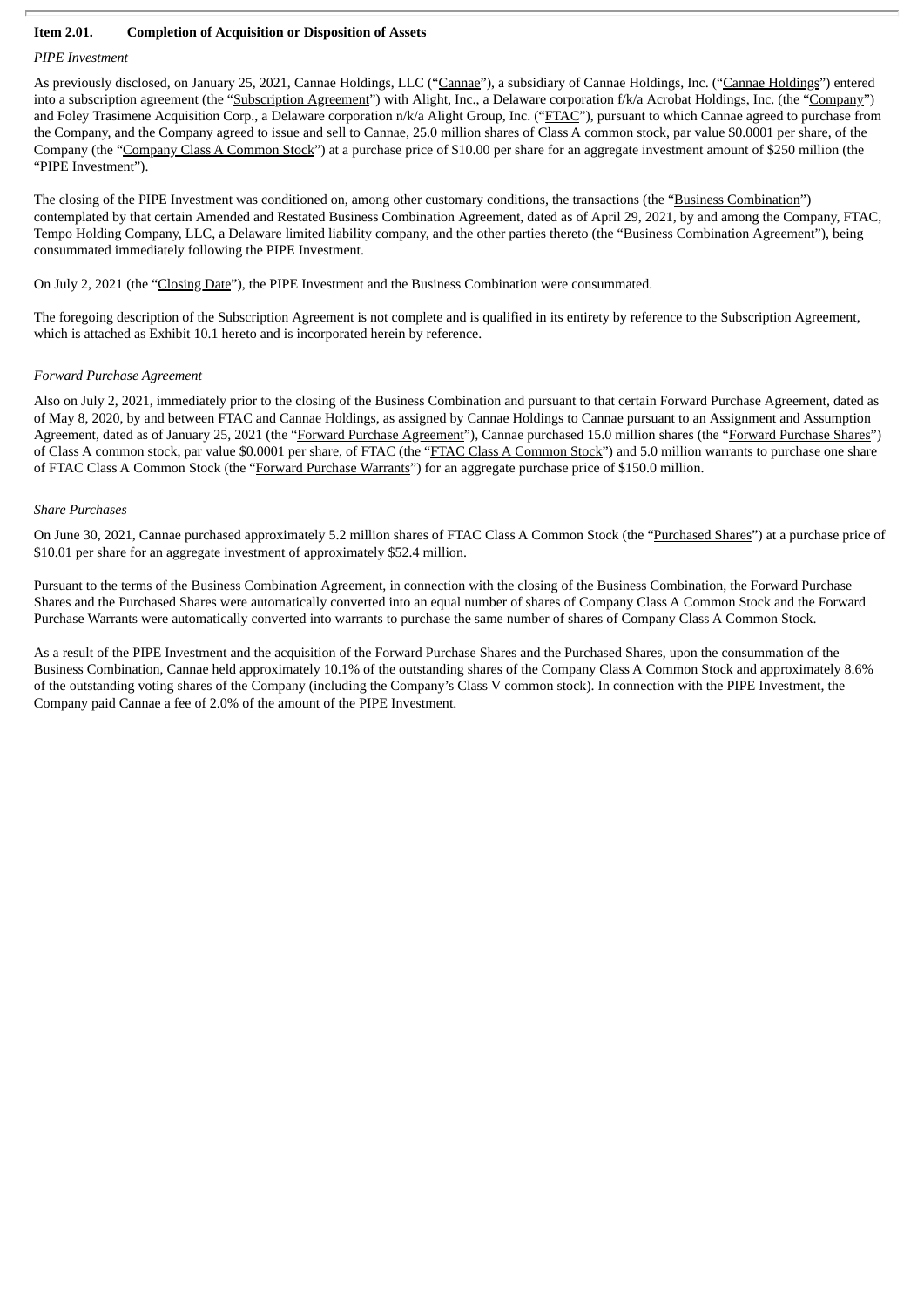## **Item 9.01. Financial Statements and Exhibits**

(d) Exhibits.

| <b>Number</b> | <b>Description</b>                                                                                                                                                                                                                                                                                                                     |
|---------------|----------------------------------------------------------------------------------------------------------------------------------------------------------------------------------------------------------------------------------------------------------------------------------------------------------------------------------------|
| 10.1          | Subscription Agreement, dated as of January 25, 2021, by and among Alight, Inc. (f/k/a Acrobat Holdings, Inc.), Foley Trasimene<br>Acquisition Corp. and Cannae Holdings, LLC (incorporated by reference to Exhibit 10.1 to the Current Report on Form 8-K filed with the<br><b>SEC by Cannae Holdings, Inc. on January 27, 2021).</b> |
| 104           | Cover Page Interactive Data File (embedded within the Inline XBRL document)                                                                                                                                                                                                                                                            |